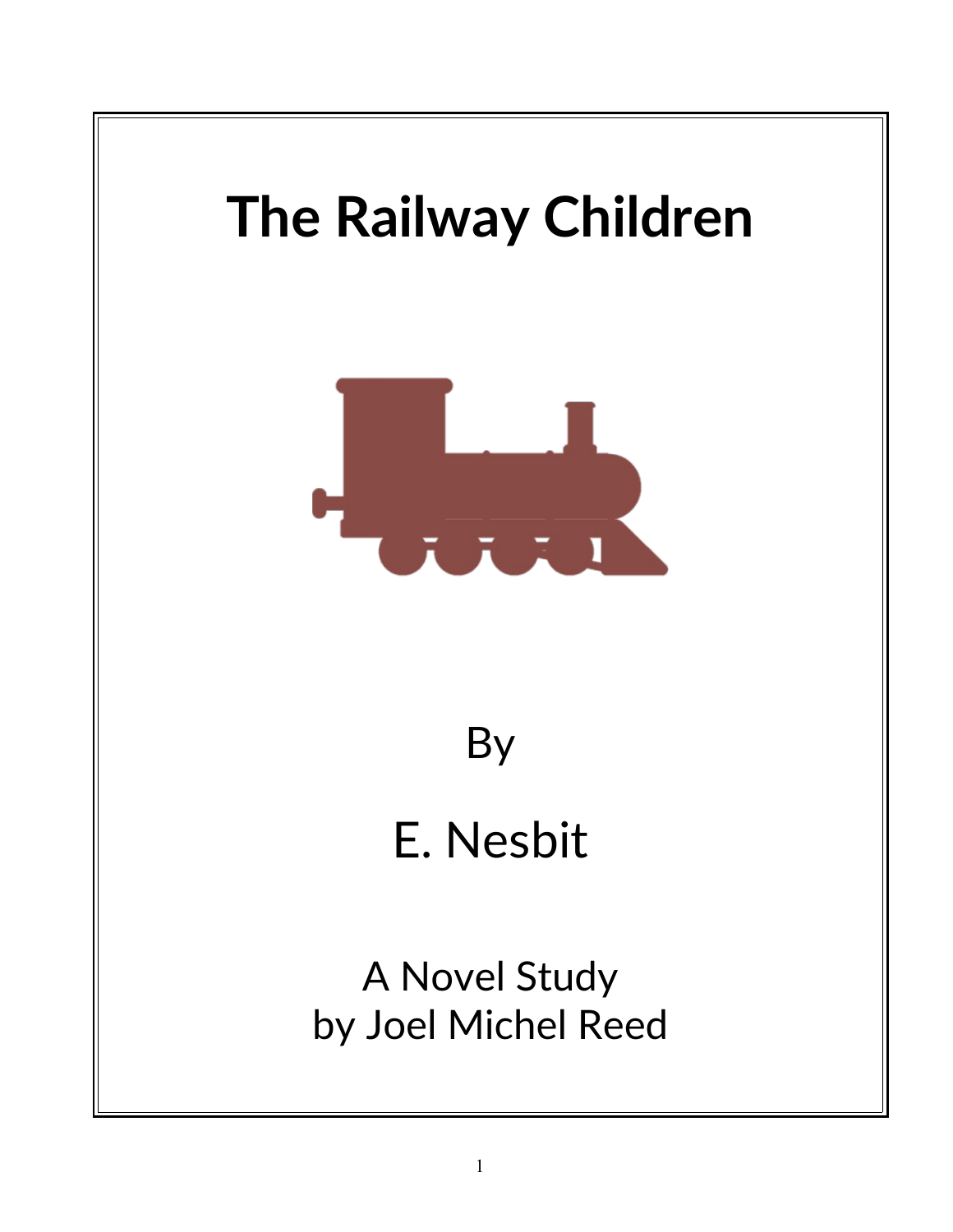### *By E. Nesbit*



# **Table of Contents**

| <b>Suggestions and Expectations</b> | 3  |
|-------------------------------------|----|
|                                     |    |
| List of Skills                      | 4  |
|                                     |    |
| Synopsis / Author Biography         | 5  |
|                                     |    |
| <b>Student Checklist</b>            | 6  |
| Reproducible Student Booklet        |    |
|                                     |    |
| <b>Answer Key</b>                   | 52 |

**About the author:** Joel Reed has over 70 published novel studies and is the author of four novels. For information on his work and literature, please visit [www.reednovelstudies.com](http://www.reednovelstudies.com/)

> Copyright © 2014 Joel Reed Revisions Completed in 2022 All rights reserved by author. Permission to copy for single classroom use only. Electronic distribution limited to single classroom use only. Not for public display.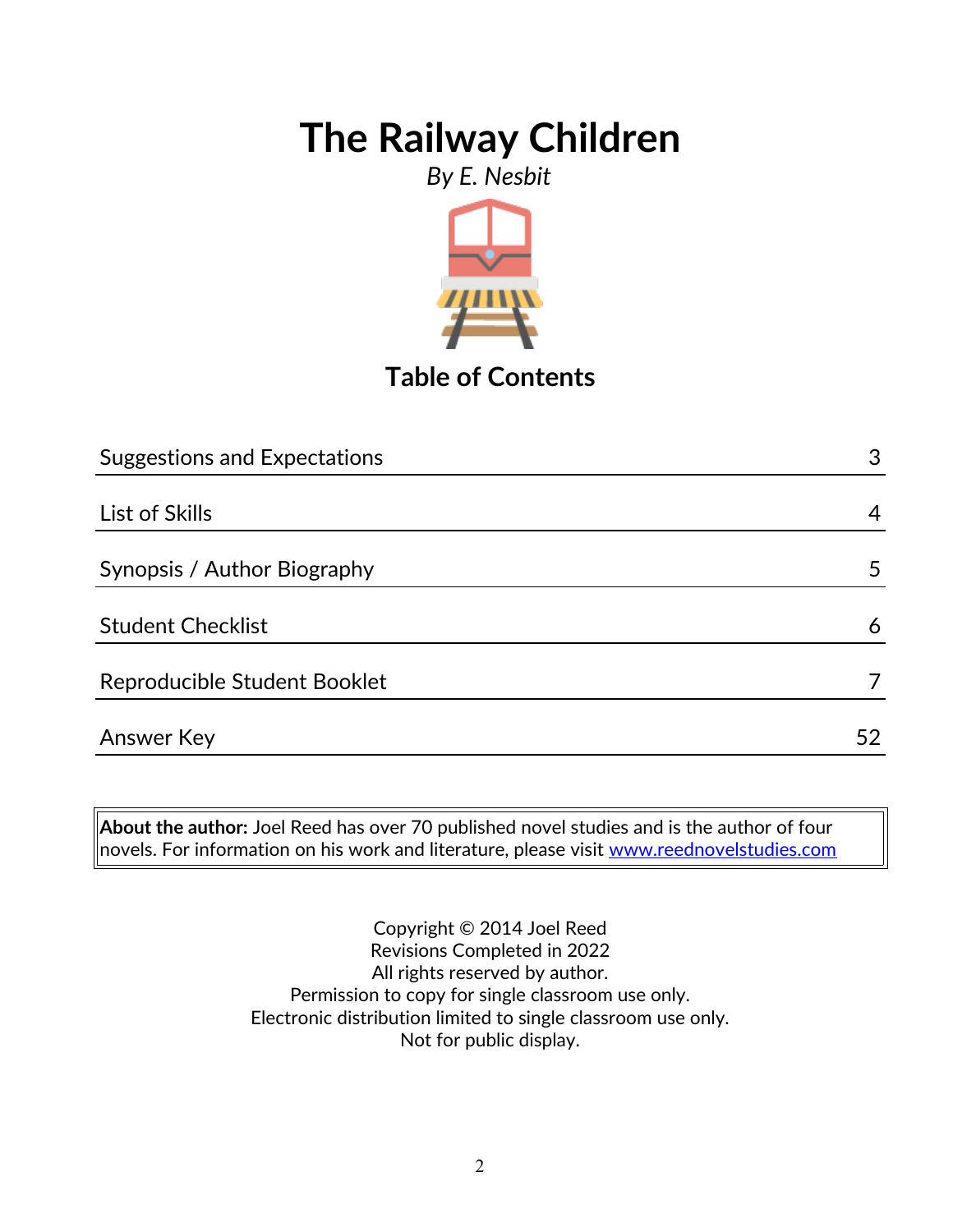*By E. Nesbit*



## **Suggestions and Expectations**

This curriculum unit can be used in a variety of ways. Each chapter of the novel study focuses on 2 chapters and is comprised of five of the following different activities:

- Before You Read
- Vocabulary Building
- Comprehension Questions
- Language Activities
- **Extension Activities**

### **Links with the Common Core Standards (U.S.)**

Many of the activities included in this curriculum unit are supported by the Common Core Standards. For instance the *Reading Standards for Literature, Grade 5*, makes reference to

a) determining the meaning of words and phrases. . . including figurative language;

- b) explaining how a series of chapters fits together to provide the overall structure;
- c) compare and contrast two characters;
- d) determine how characters … respond to challenges;
- e) drawing inferences from the text;
- f) determining a theme of a story . . . **and many others.**

A principal expectation of the unit is that students will develop their skills in reading, writing, listening and oral communication, as well as in reasoning and critical thinking. Students will also be expected to provide clear answers to questions and well-constructed explanations. It is critical as well that students be able to relate events and the feelings of characters to their own lives and experiences and describe their own interpretation of a particular passage.

A strength of the unit is that students can work on the activities at their own pace. Every activity need not be completed by all students. A **portfolio cover** is included (p.7) so that students may organize their work and keep it all in one place. A **Student Checklist** is also included (p.6) so that a record of completed work may be recorded.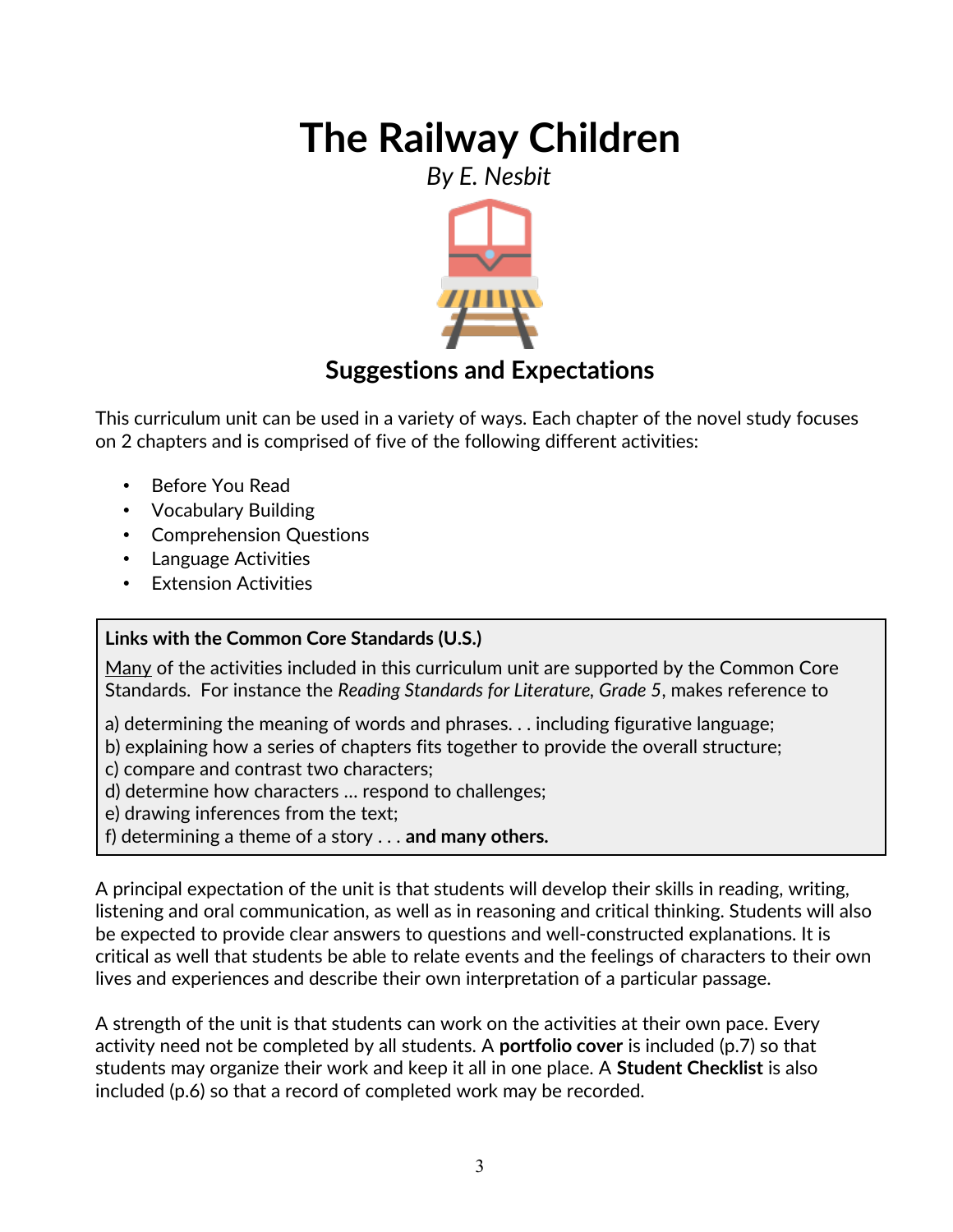### *By E. Nesbit*

# **List of Skills**

#### **Vocabulary Development**

- 1. Locating descriptive words/phrases 8. Use of singular/plural nouns
- 2. Listing synonyms/antonyms 9. Listing compound words
- 3. Identifying/creating *alliteration* 10. Identifying parts of speech
- 
- 5. Identifying syllables 12. Listing homonyms
- 6. Identify *foreshadowing*. 13. Identify/create *similes*
- 7. Identify *personification* 14. Identify *anagrams*

### **Setting Activities**

1. Summarize the details of a setting

#### **Plot Activities**

- 1. Complete a *time line* of events 3. Identify *cliffhangers*
- 

#### **Character Activities**

- 
- 2. Identify the protagonist/antagonist

### **Creative and Critical Thinking**

- 
- 2. Write a newspaper story **7. Write a book review**
- 
- 
- 

### **Art Activities**

- 
- 
- 
- 
- 
- 4. Use of capitals and punctuation 11. Determining alphabetical order
	-
	-
	-

- 
- 2. Identify conflict in the story 4. Identify the climax of the novel.
- 1. Determine character traits 3. Relating personal experiences
- 1. Research 6. Write a description of personal feelings
	-
- 3. Participate in a talk show 8. Complete an Observation Sheet
- 4. Conduct an interview 9. Write a friendly letter
- 5. Create a poem. 10. A story pyramid
- 1. A Storyboard 4. Design a cover for the novel
- 2. Create a collage 5. Create a comic strip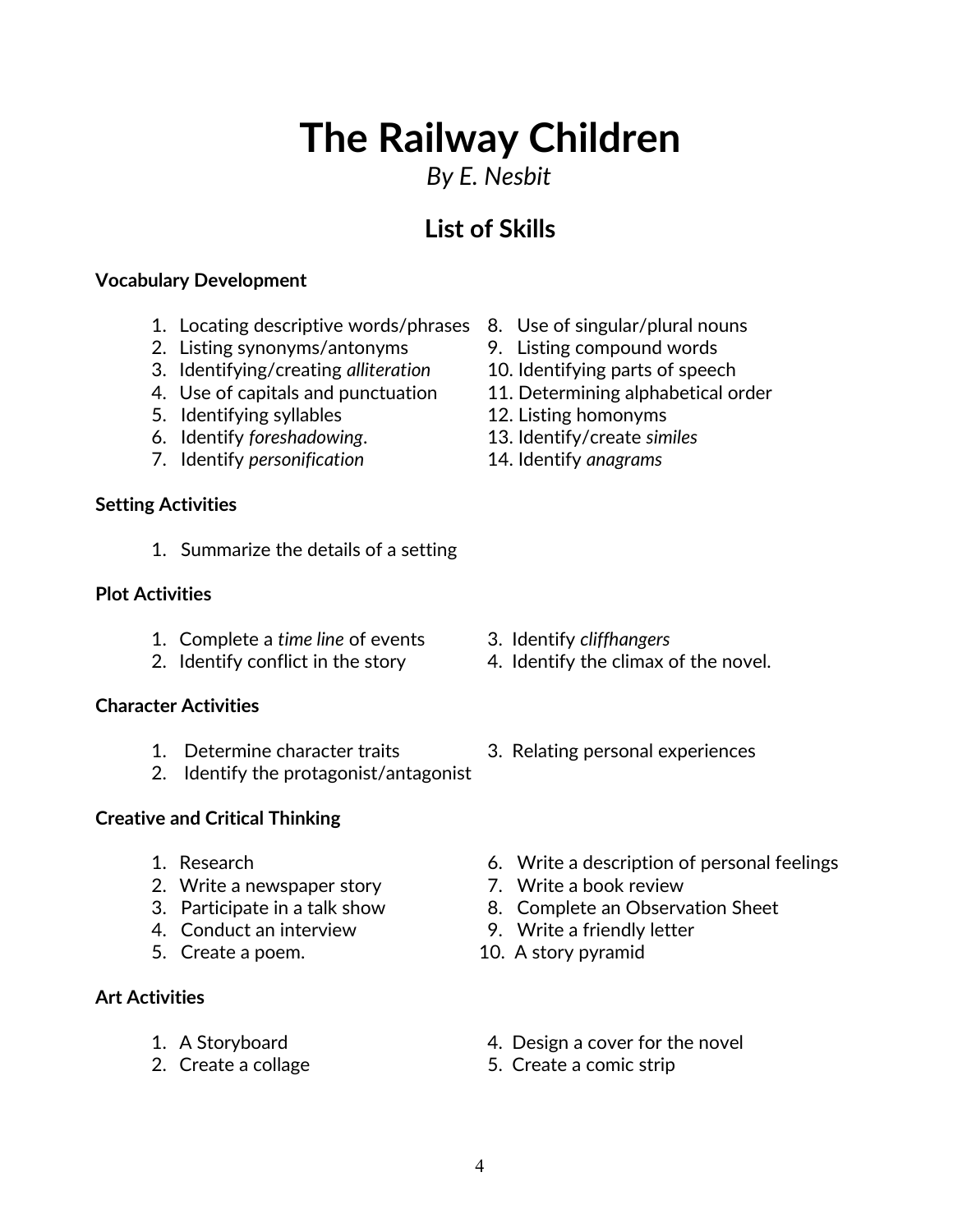*By E. Nesbit*

### **Synopsis**

 Roberta, Peter and Phyllis don't realize how happy their life in London is until their beloved Father goes away unexpectedly. They move to a simple country cottage with mother, and befriend the local railway porter, who goes by the name of *Perks*. But even though they have many exciting adventures, the mystery remains: where is Father, and will he ever return. (Courtesy of the Publisher: Puffin Classics)

A complete synopsis and other helpful reviews can be found on the following website: http://en.wikipedia.org/wiki/The\_Railway\_Children

> **Author Biography** *Edith Nesbit*

 Nesbit was born in 1858 at 38 Lower Kennington Lane in Kennington, Surrey (now part of Greater London), the daughter of an agricultural chemist, John Collis Nesbit, who died in March 1862.

 Her sister Mary's ill health meant that the family travelled around for some years, living variously in *Brighton*, *Buckinghamshire*, *France (Dieppe, Rouen, Paris, Tours, Poitiers, Angouleme, Bordeaux, Arcachon, Pau,, Bagneres-de-Bigorre,* and *Dinan in Brittany*), Spain and Germany, before settling for three years at Halstead Hall in Halstead in north-west Kent, a location which later inspired *The Railway Children*.



 At eighteen, Nesbit met the bank clerk Hubert Bland in 1877. She married Bland on 22 April 1880, though she did not immediately live with him, as Bland initially continued to live with his mother. Their marriage was a stormy one, and remained as such for most of their lives together. Towards the end of her life she moved to a house in Friston, East Sussex, and later to "The Long Boat" at Jesson, St Mary's Bay, New Romney, East Kent where, probably suffering from lung cancer, she died in 1924 and was buried in the churchyard of St Mary In The Marsh. (Courtesy of Wikipedia: [http://en.wikipedia.org/wiki/E.\\_Nesbit\)](http://en.wikipedia.org/wiki/E._Nesbit)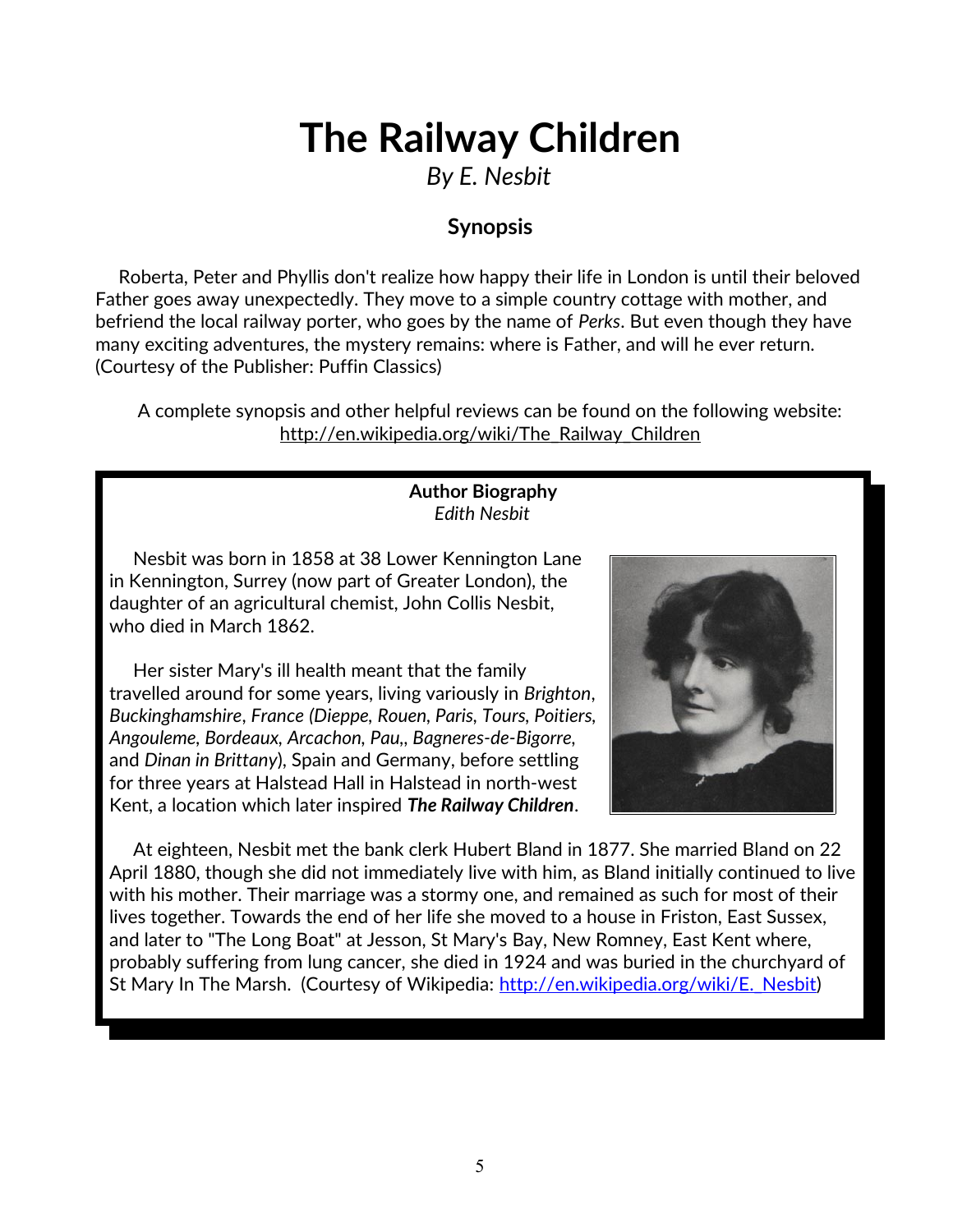*By E. Nesbit*



### Student Name

| Assignment | Grade / Level | Comments |
|------------|---------------|----------|
|            |               |          |
|            |               |          |
|            |               |          |
|            |               |          |
|            |               |          |
|            |               |          |
|            |               |          |
|            |               |          |
|            |               |          |
|            |               |          |
|            |               |          |
|            |               |          |
|            |               |          |
|            |               |          |
|            |               |          |
|            |               |          |
|            |               |          |
|            |               |          |
|            |               |          |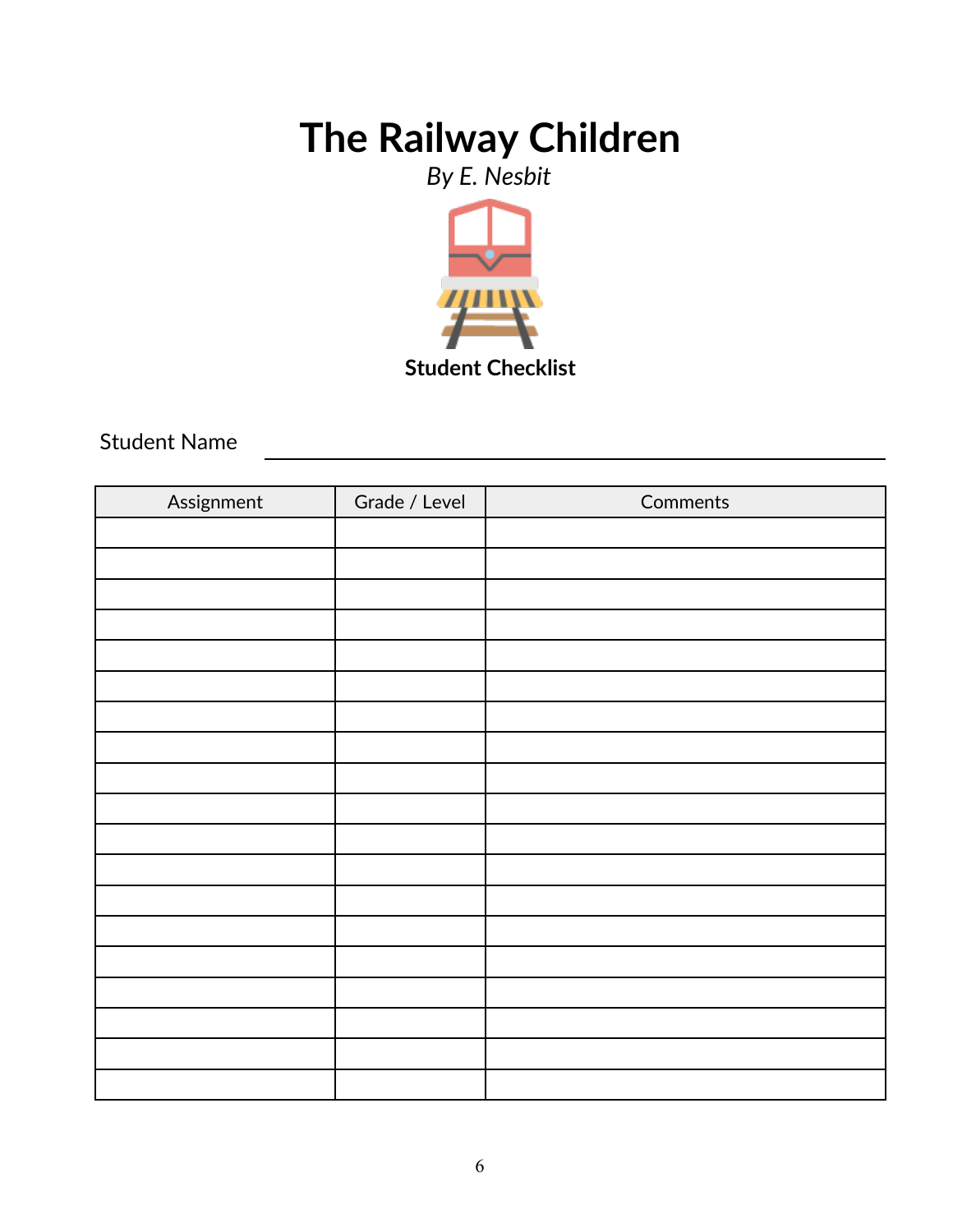

*By E. Nesbit*

Name: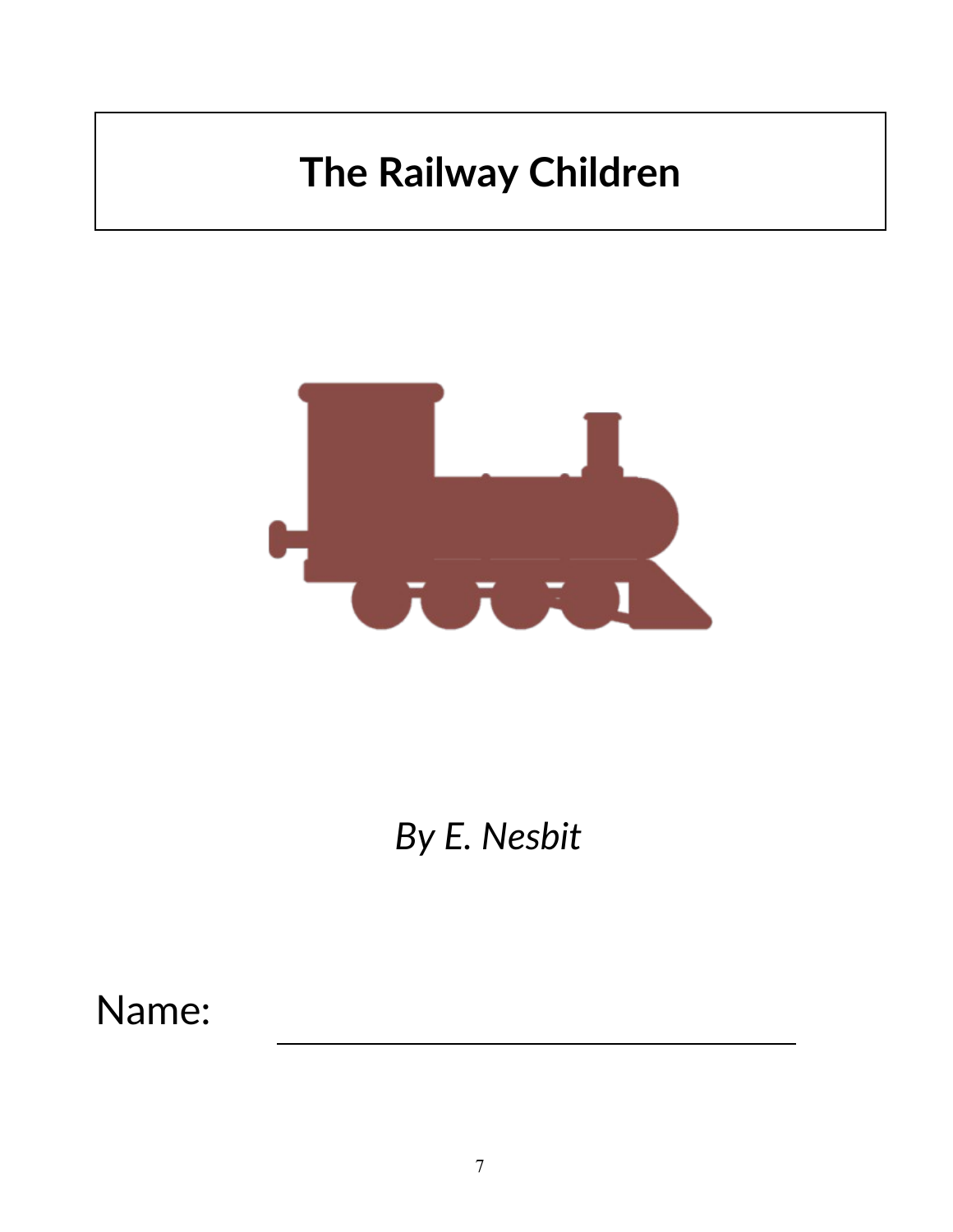*By E. Nesbit*



# **Before you read the chapter**:

Briefly predict what you believe the plot-line of *The Railway Children* will be about.

**Vocabulary:**

Draw a straight line to connect the vocabulary word to its definition. Remember to use a straight edge (like a ruler).

- 
- 
- 
- 
- 
- 
- 
- 
- 
- 
- 1. Suburban **A. An angry argument or disagreement.**
- 2. Testimonial **B. Having won a battle or contest.**
- 3. Calamity C. To inspire affection or admiration.
- 4. Triumphant D. Lasting for a long time or slow to end.
- 5. Quarrel E. A thing intended; An aim or plan.
- 6. Endearing E. An event which causes sudden disaster.
- 7. Lingering The G. To be without hope or promise.
- 8. Martyr **B. Martyr H. An outlying part of a city or town.**
- 9. Intention **I.** A person who is killed for their beliefs.
- 10. Despaired J. A formal statement made in regards to a person's character and qualifications.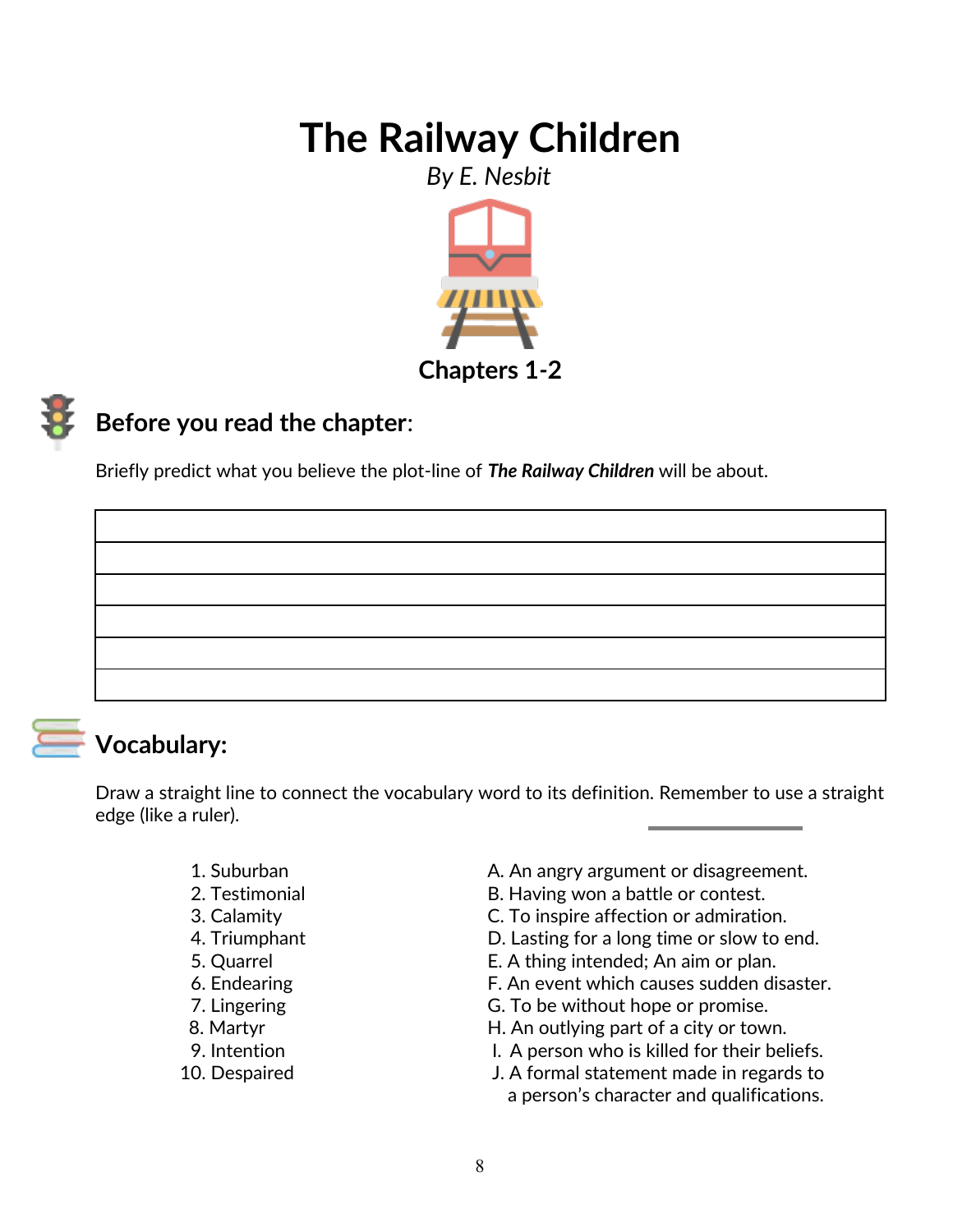

#### Part 1 - Chapter 1

1. Briefly describe the setting of Chapter One.

2. What happened to Peter's train?

3. Use four adjectives to describe the children's attitude towards their parents?



Part 2 - Chapter 2

1. In Chapter Two Roberta mentioned the *Roman Martyrs*. Do a bit of research in your school library or the Internet and write three fascinating facts on the *Roman Martyrs*.

- 2. What did the children do for their mother on the first morning in their new home?
- 3. Briefly describe the incident involving Peter and the Station Master.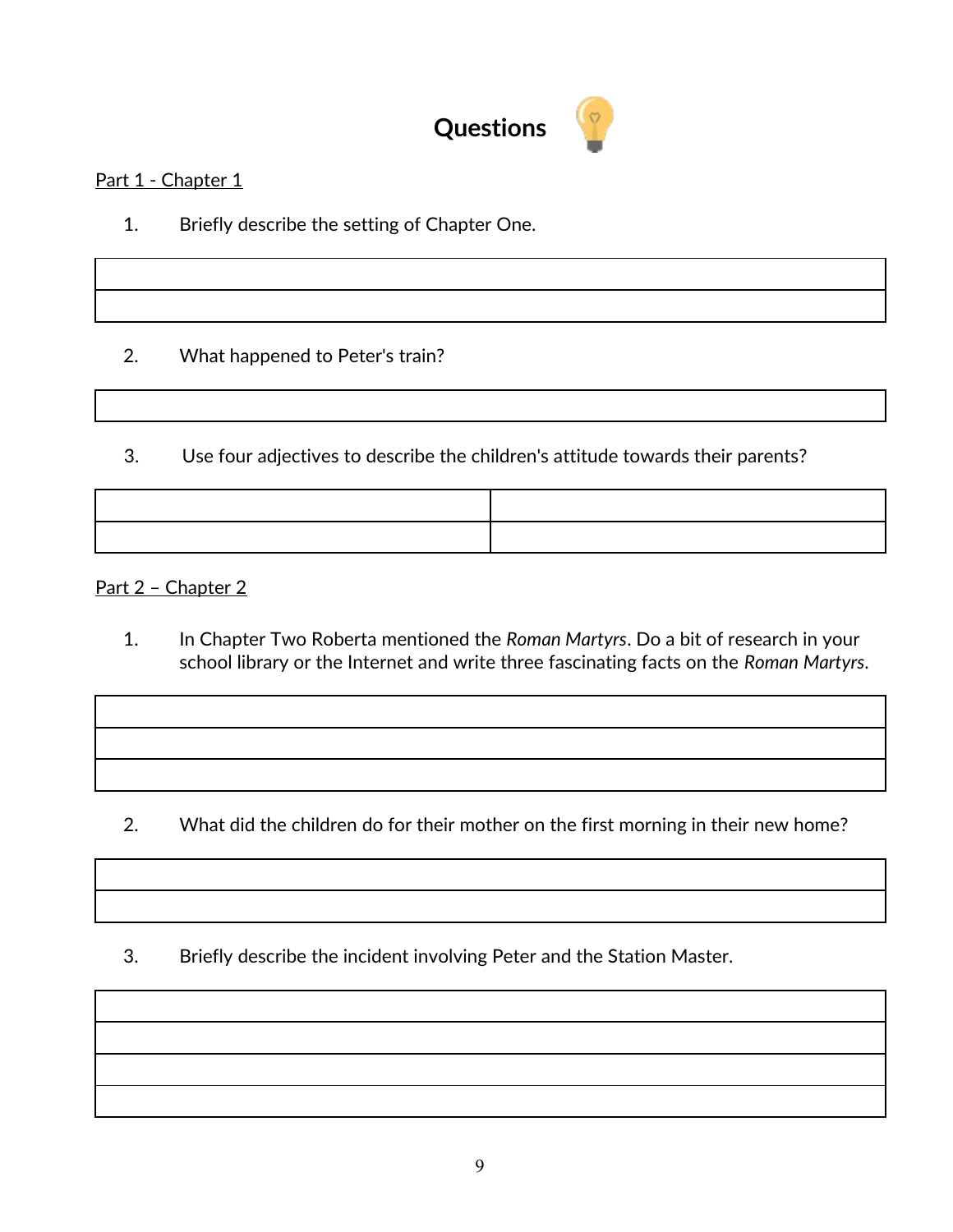# **Language Activities**



**A**. Many authors seem to enjoy using **alliteration –** a literary device where the author **r**epeats the same sound at the beginning of several words. Here's an example of an alliteration: ". . . **g**rousing, **g**rouching, **g**rumbling, **g**riping about something or other."



Using your imagination, create your own examples of **alliteration** using three out of the five following topics. Each example must contain a minimum of three words.

| The sound made by a train.     |  |
|--------------------------------|--|
| The sound of children playing. |  |
| One from your own imagination. |  |

### **B. What is Your First Impression?**

Peter, Phyllis and Roberta have not only endured a tremendous loss when they learned that their father left, but they are also forced to live in poverty until he returns. What sort of adjustments do you think the children will have to make in order to accommodate this new lifestyle? Briefly predict what you think will happen to them as the novel continues.

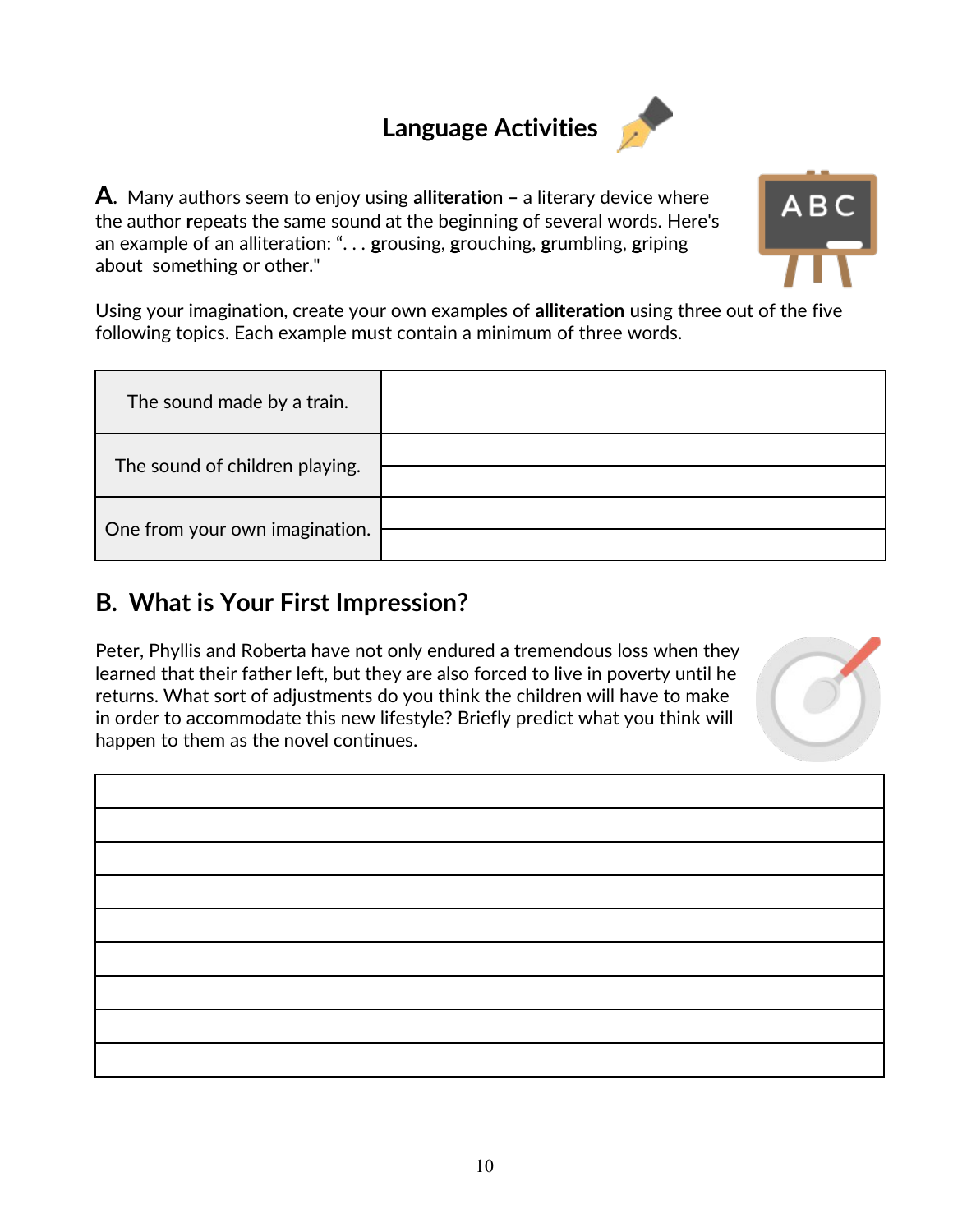11

**C**. Chapter One contained an important literary device called a **cliffhanger**. A cliffhanger usually occurs at the end of a chapter when the author leaves the reader in suspense. How is this true in Chapter One? Why do you think the author ended the chapter this way?

do a bit of research on more of the world's most fascinating trips by rail, and describe which journey appeals to you the most, and why.

Traveling across the Canadian Rockies by train is said to be one of the worlds most amazing journeys. Picturesque views of endless rivers, mountains and valleys stretch across the landscape, making it one of the most memorable vacations imaginable. Using resources from your school library or the Internet







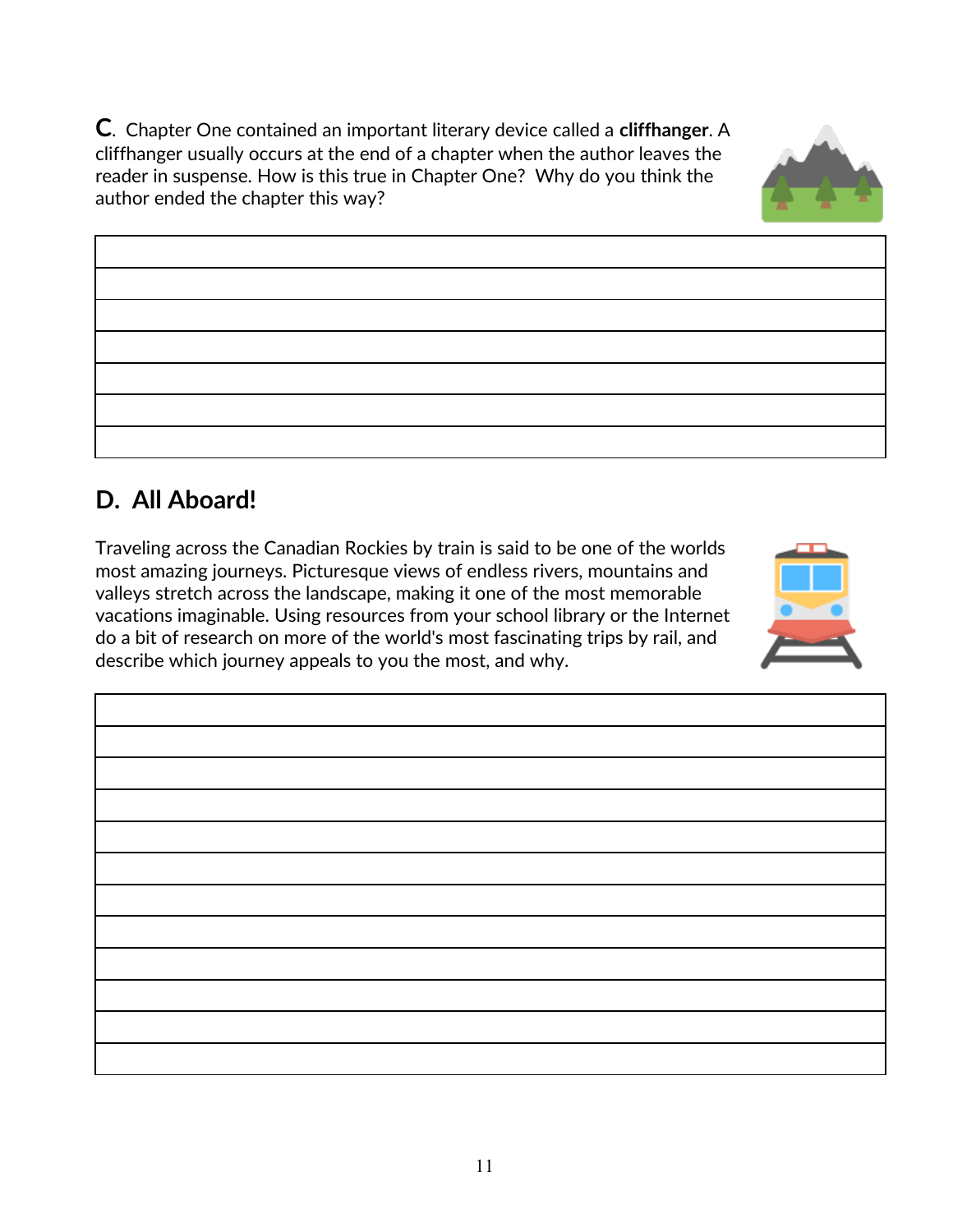## **E. Writing Poetry**

There's quite a large portion of Chapter One that contains poetry. The author also enjoys using poetry and poetic devices in casual dialogue as well. Here's an example taken from Chapter One:



*"They kissed her and went. Roberta lingered to give Mother an extra hug and to whisper."*

Your task is to write a poem on the topic of your own choosing, using the simple four line rhyming scheme. A.B.C.B. Your poem should be no less than twelve lines.

**The following is an example of a simple four line rhyming scheme:**

He had an engine that he loved (A) With all his heart and soul, (B) And if he had a wish on earth (C) It was to keep it whole. (B)